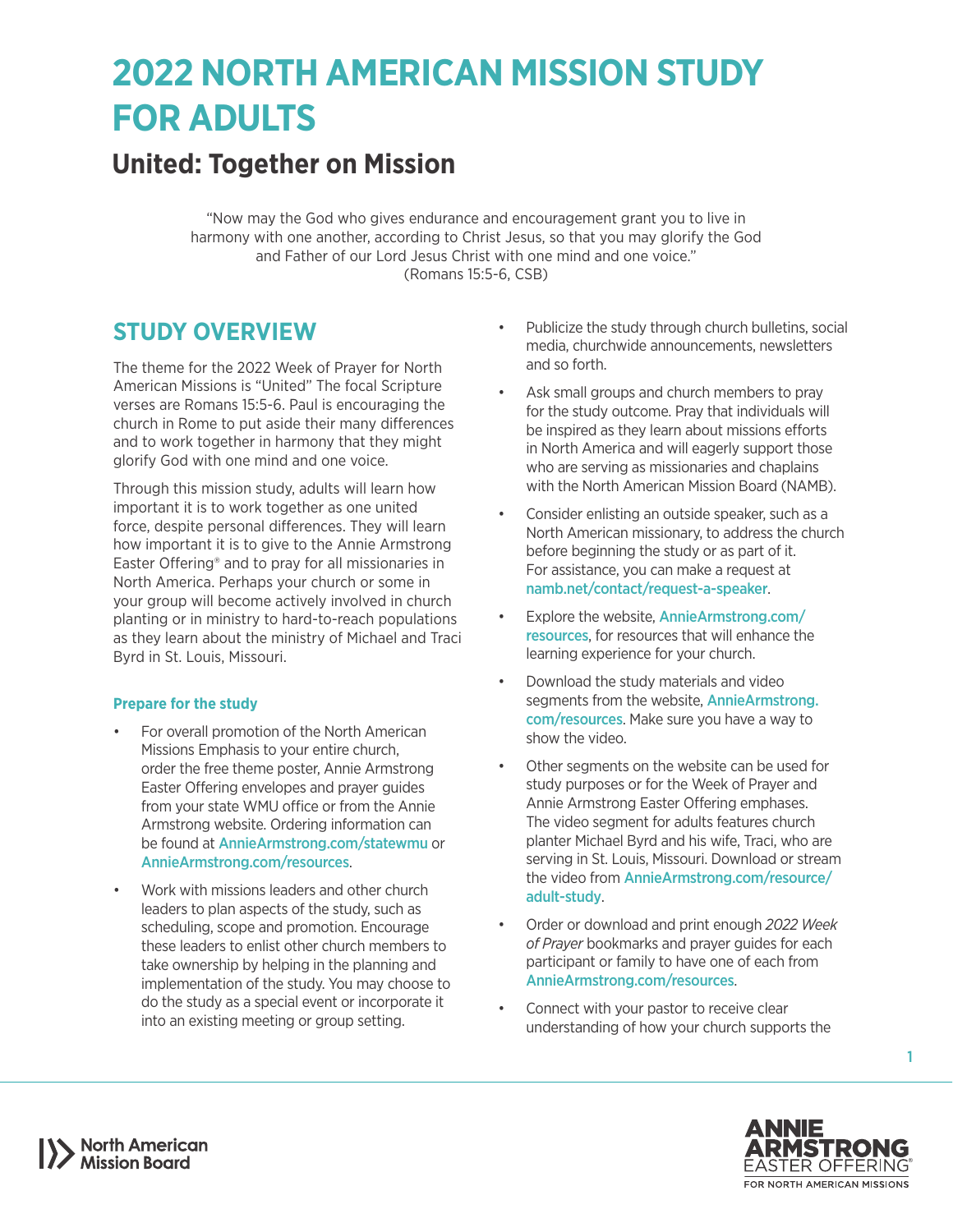Cooperative Program and the Annie Armstrong Easter Offering for North American Missions. Be prepared to share that with your class.

• Have on hand index cards or paper and pencils or pens for each participant.

*Note: Your church has permission to copy and download videos and other resources at*  [AnnieArmstrong.com](http://AnnieArmstrong.com)*. Downloads are free. You can also check out the Annie Armstrong Facebook page for more missions stories at* [facebook.com/aaeo.sbc](http://facebook.com/aaeo.sbc)*.*

#### **Lead the Study**

Items needed:

- ❏ Index cards or paper
- ❏ Pens or pencils

#### Introduction

Welcome participants and introduce yourself to those who may not know you. Introduce the study using the information in the study overview. Explain what the Annie Armstrong Easter Offering is and how your church participates. Note that all donations to the offering go directly to support missionaries in North America and their ministries.

#### Scripture Focus

The theme for this year's study is United, and the focal verses are Romans 15:5-6. In this passage, Paul is addressing the members of the new church in Rome, which was a diverse community. It was made up of Jews and Gentiles, slave and free, rich and poor, strong and weak. We can be sure there were as many ideas on the "right" ways to live and do ministry as there were individuals. Sound familiar?

While the church must be uncompromising in her stand against activities that are expressly forbidden in Scripture—such as sexual sin, murder and theft we should not let "disputable things" (Romans 14:1) divide us in our efforts to carry out the Great Commission.

Division is the age-old strategy of the devil. He uses this strategy among family members, church members and the Christian faith at large. Paul encourages us to accept and be patient with one another so that we may glorify the God and Father of our Lord Jesus Christ with one mind and one voice (Romans 15:6).

When we work together as the body of Christ, having in mind to accomplish the mission He has given us and yielding to the leadership of the Holy Spirit, we are a force to be reckoned with.

This truth is evidenced in the lives of missionary families who are serving throughout North America, such as Michael and Traci Byrd in St. Louis, Missouri.

*Transition to the missions lesson/video.*

#### **Missions Lesson and/or Video**

*Note: If you don't have a way to show the video, or have time constraints, you can teach from this section about church planter Michael Byrd and his wife, Traci. Use the discussion points listed at the end of this section or create your own to suit your class.*

*If you can, show the video for the adult mission study about the Byrds and have a time of discussion using the suggested discussion points. Download or stream the video from here:* [AnnieArmstrong.com/](http://AnnieArmstrong.com/resource/adult-study) [resource/adult-study](http://AnnieArmstrong.com/resource/adult-study)*.* 

*Be sure to include possible action steps your church can take to be united in bringing the gospel to people in your community who don't have a relationship with Jesus.*

Baden is a north St. Louis neighborhood that is plagued with crime, drugs, homelessness and prostitution. It's hardly the idyllic setting for a young couple in love to start their new life together, yet Baden is where Michael and Traci's love story began.

Both Michael and Traci agree that they need and complement each other. Where one is weak, the other is strong. And most important, they lovingly and patiently encourage each other. This was especially important in starting a life together in Baden.

Michael says, "It was tough living in this neighborhood. And then we were able to move out and said, 'Thank you, Jesus, we will never go back!'"

But six years ago, God told Michael and Traci to do what they said they would never do—move back to Baden and plant a church from scratch.

Traci says, "You think you escape. It's like, 'Oh I'm out of the hood, I'm out of the hood! Woo-hoo! And



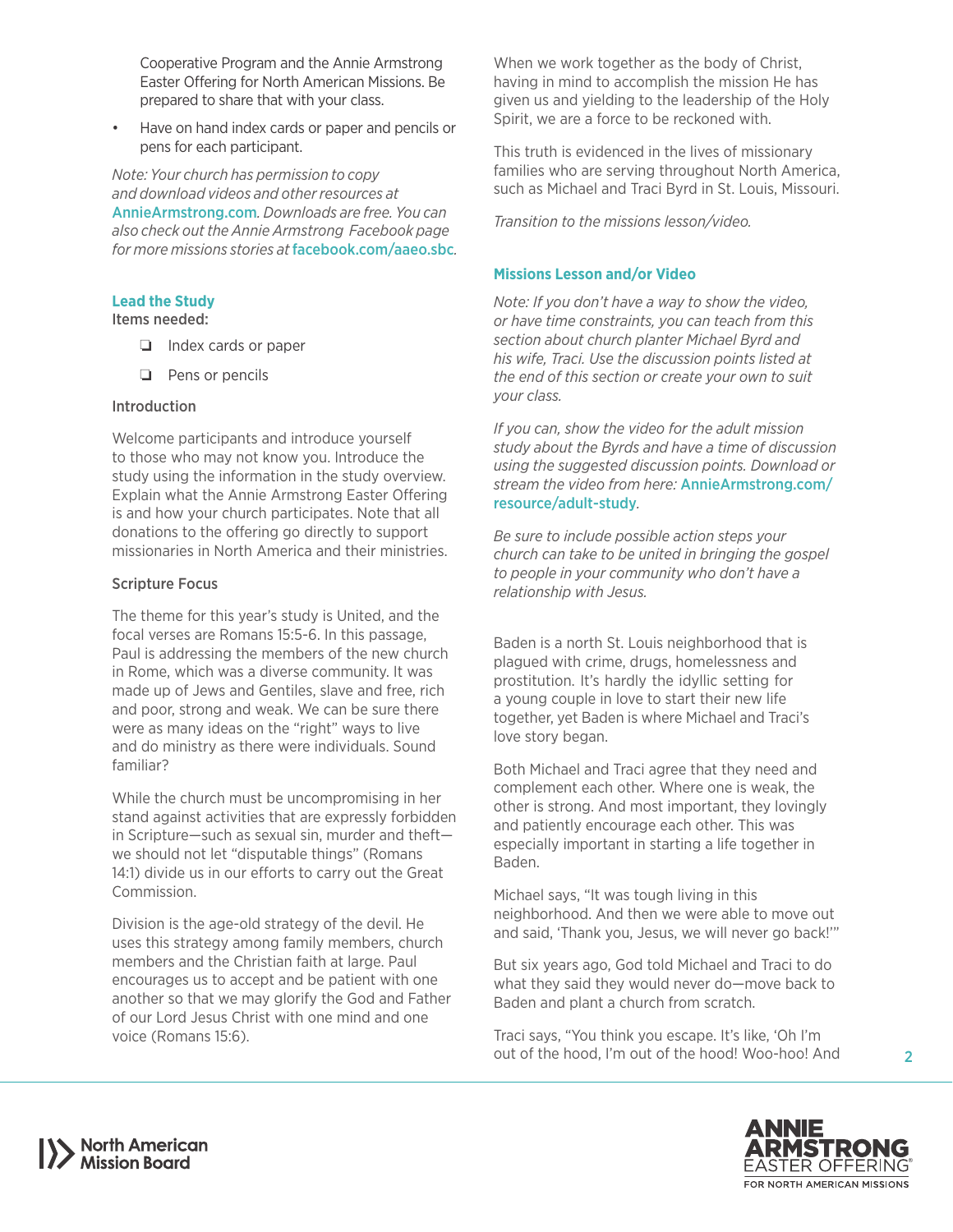then God has other plans.'"

So, the first thing Michael and Traci did when they came back to their old neighborhood was to prayer walk. That was something they could do together. But then Michael started doing all the things pastors do, and Traci began to wonder about where she fit in building the new church.

The Byrds found the answer to Traci's question, and a powerful way to reach their neighbors, as they spoke with people on the streets of Baden. They quickly realized that a common need among families was how to plan meals so the food they had could stretch to last a week instead of just one day. And it just so happens that Traci is an expert at that. She knows how to plan meals that are nutritious, economical and delicious.

She started cooking classes for her unchurched neighbors. She taught them how to shop for food on a budget, how to plan meals and how to get the most from their purchases—and how to make a killer mac and cheese. She taught them the practical things she had learned as a wife and as a mother of four kids. What she learned out of necessity became a gift to someone else.

And so, Traci's new cooking class friends experienced the love of Christ in a practical way which opened the door to them hearing and responding to the gospel at what is now called Faith Community Bible Church.

Michael and Traci are united in their church planting efforts as Michael pastors and Traci leads worship. They are a united force working in harmony to bring the people living in Baden into a relationship with Jesus.

And much of this is made possible by our gifts to the Annie Armstrong Easter Offering. Traci says, "I've never experienced the kind of love I have since I have been part of this group of churches. This is the body. This is the body of Christ. That's what Annie Armstrong means to me. And that's exactly how I see it. This offering, it does have a face. It's my face."

#### Discussion:

- 1. Ask the class members, what about this story impacted them the most?
- 2. Michael and Traci worked together for the

good of their family, their neighborhood and their church. Talk about the damage done to our ministry efforts when we let differences of opinion get in the way of the work.

- 3. Churches have actually split when differences reach the point of being divisive. Talk about how that looks to non-Christians. What kind of damage is done to our Christian witness?
- 4. When the world sees Christians lovingly supporting and encouraging one another, they are seeing an accurate reflection of the God we serve. The devil seeks to divide us. It's his ageold trick. Discuss a few events in the Bible where God's people were divided and the ultimate consequences of that division. Now discuss the power of unity.
- 5. We all have gifts and talents to bring to the table, though we may think ours aren't very significant. Ask members to write down their talents, gifts and likes. Brainstorm ways these can be used as part of the body of Christ.
- 6. Consider the gifts and talents of your group members. What action steps can you as a united church take to bring the gospel to those in your community who don't have a relationship with Jesus?
- 7. Michael and Traci started their ministry through prayer. They prayer walked their community. You can virtually prayer walk neighborhoods where church planters are serving and send them notes of encouragement at **[PrayForPlanters.com](http://PrayForPlanters.com).**

### Close (5 minutes)

Maybe all of us can't go to the mission field like the Byrds, but we can all give something to the Annie Armstrong Easter Offering. This offering helps to fund missionaries in church planting like Michael and Traci, all over North America. Most are ministering to hard-to-reach people in hardto-reach places to see lives miraculously changed as people discover a new life in Christ. That's something worth investing in.

We can also pray for these missionaries. Distribute the prayer guides and bookmarks you downloaded or ordered from **[AnnieArmstrong.](http://AnnieArmstrong.com/resources)** [com/resources](http://AnnieArmstrong.com/resources). Also, encourage your group to visit [PrayForPlanters.com](http://PrayForPlanters.com) to virtually prayer walk neighborhoods where church planters are serving and send notes of encouragement to missionaries.